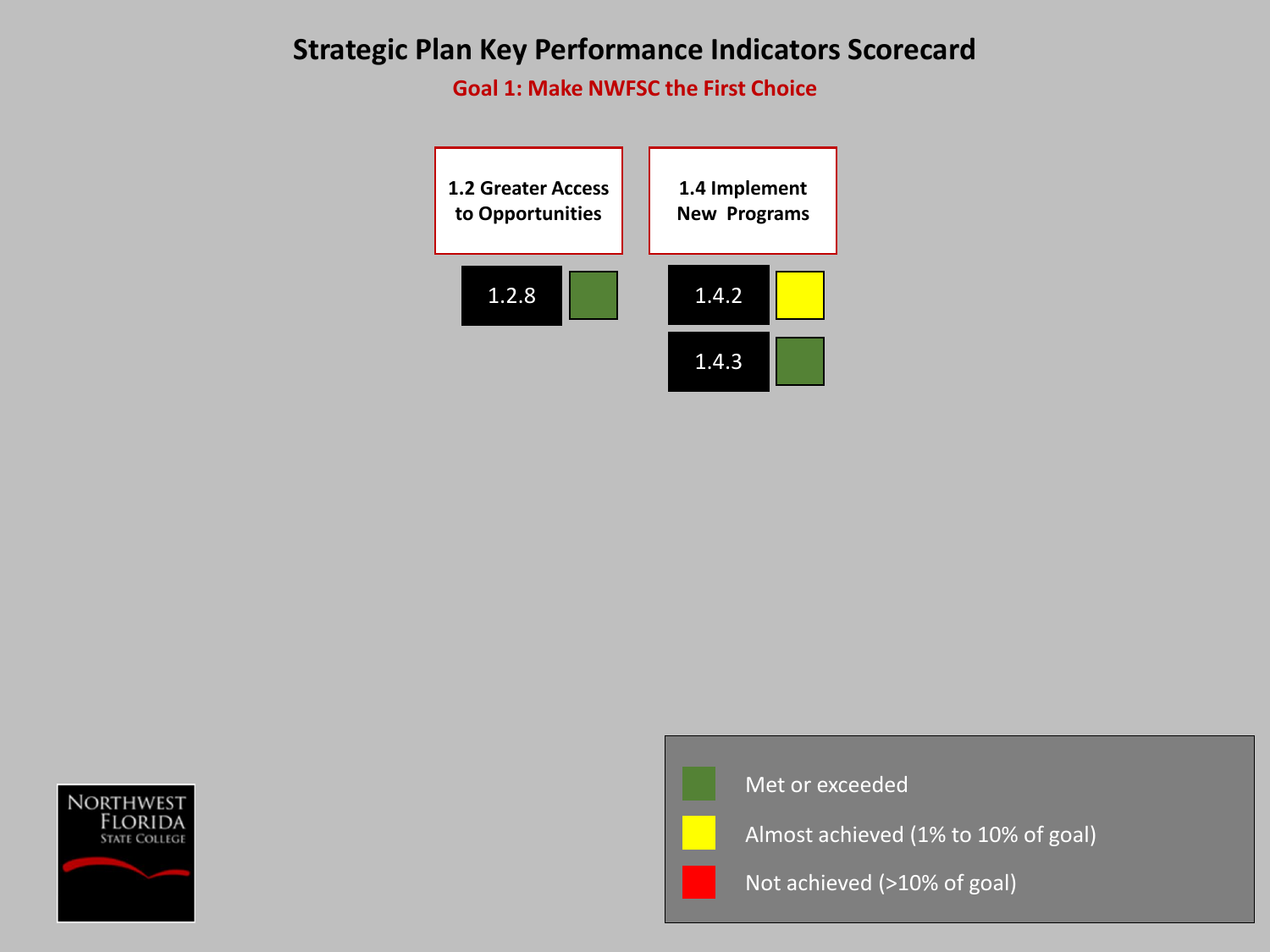**Goal 2: Serve Students Through an Engaging Collegiate Culture that Focuses on Student Success**







Met or exceeded

Almost achieved (1% to 10% of goal)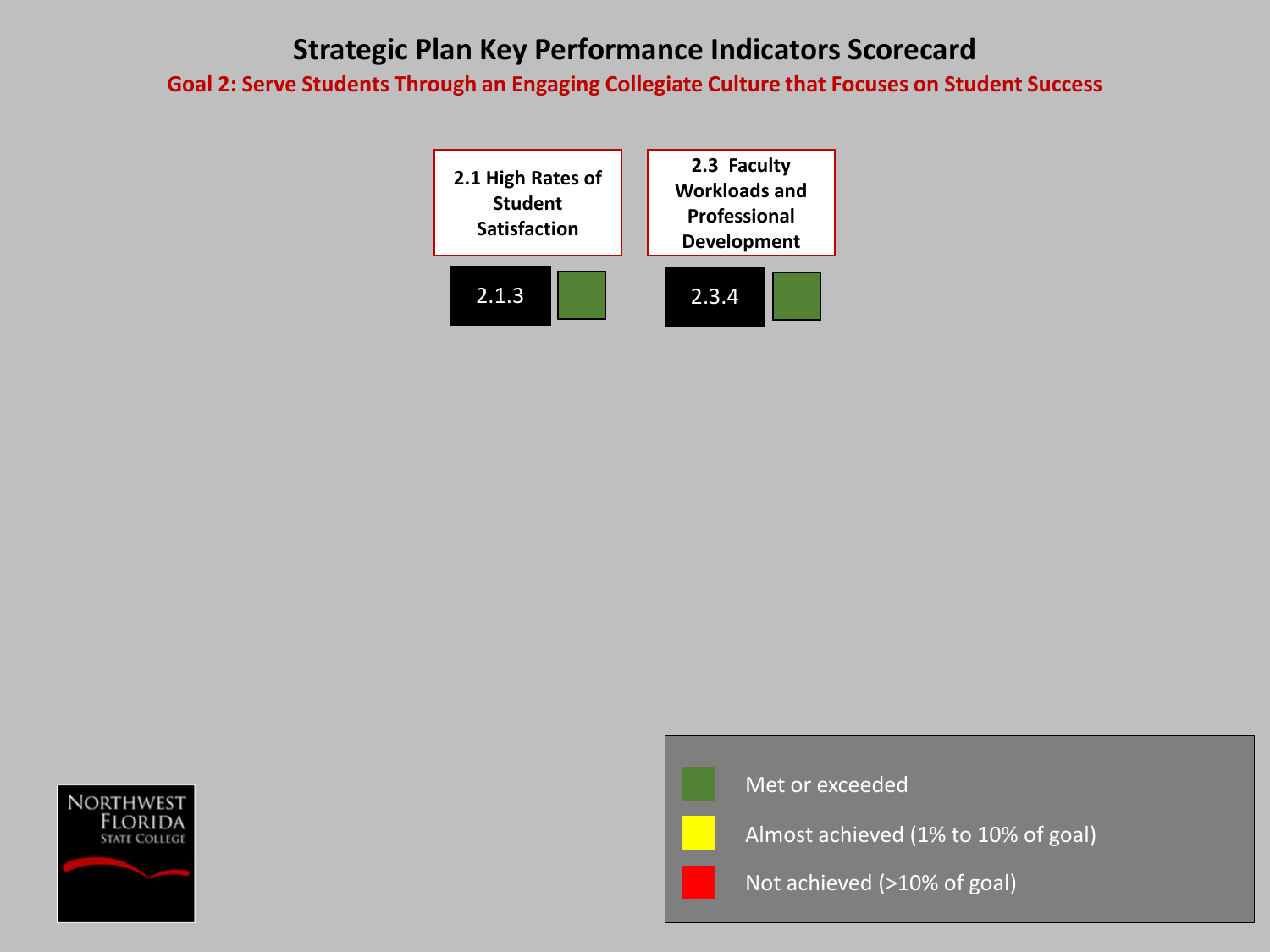**Goal 3: Ensure Programs and Services Contribute to Successful Academic and Career Pathways**







Almost achieved (1% to 10% of goal)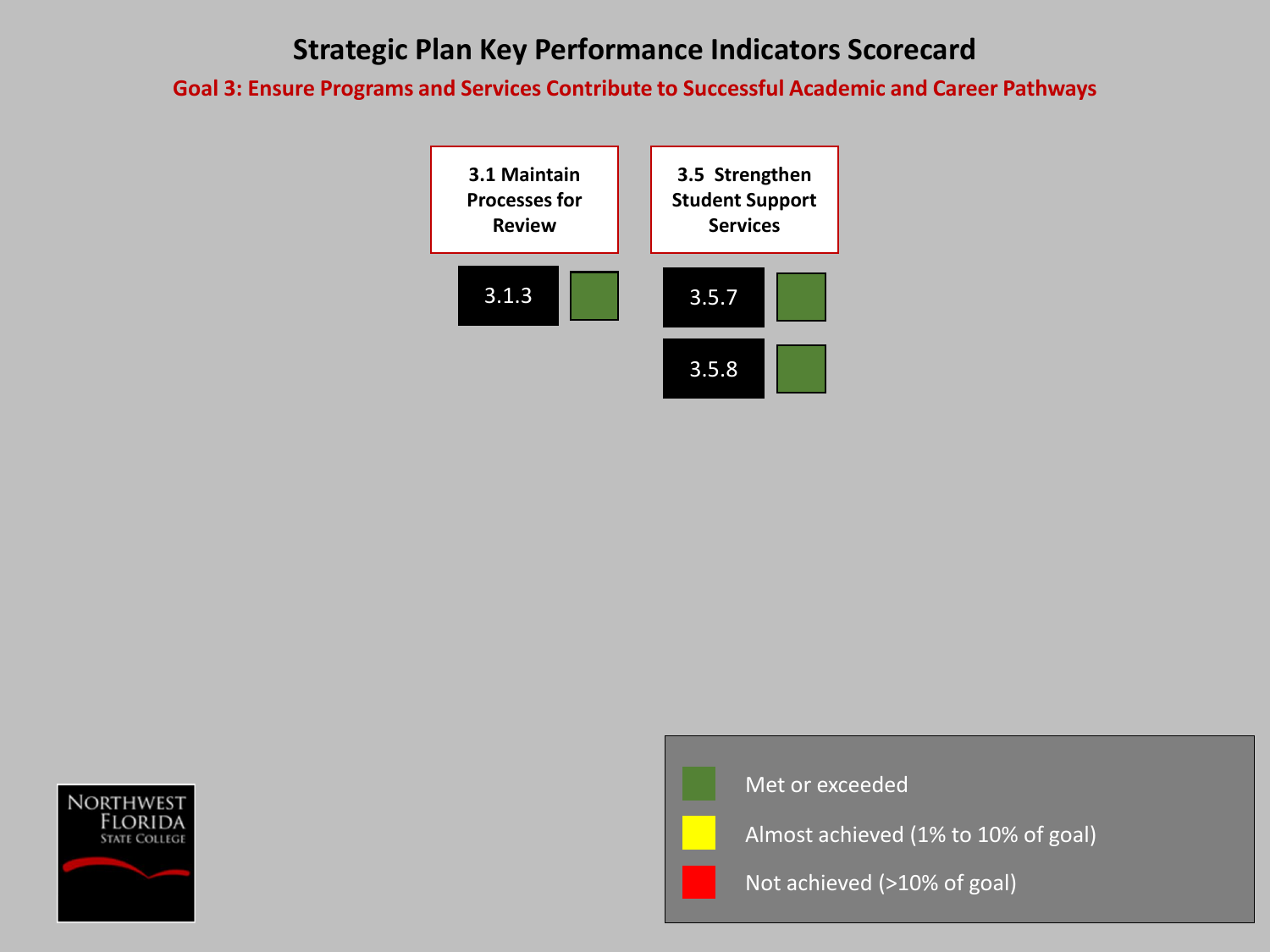**Goal 4: Build Innovative Partnerships to Support an Institution of Excellence**







Met or exceeded

Almost achieved (1% to 10% of goal)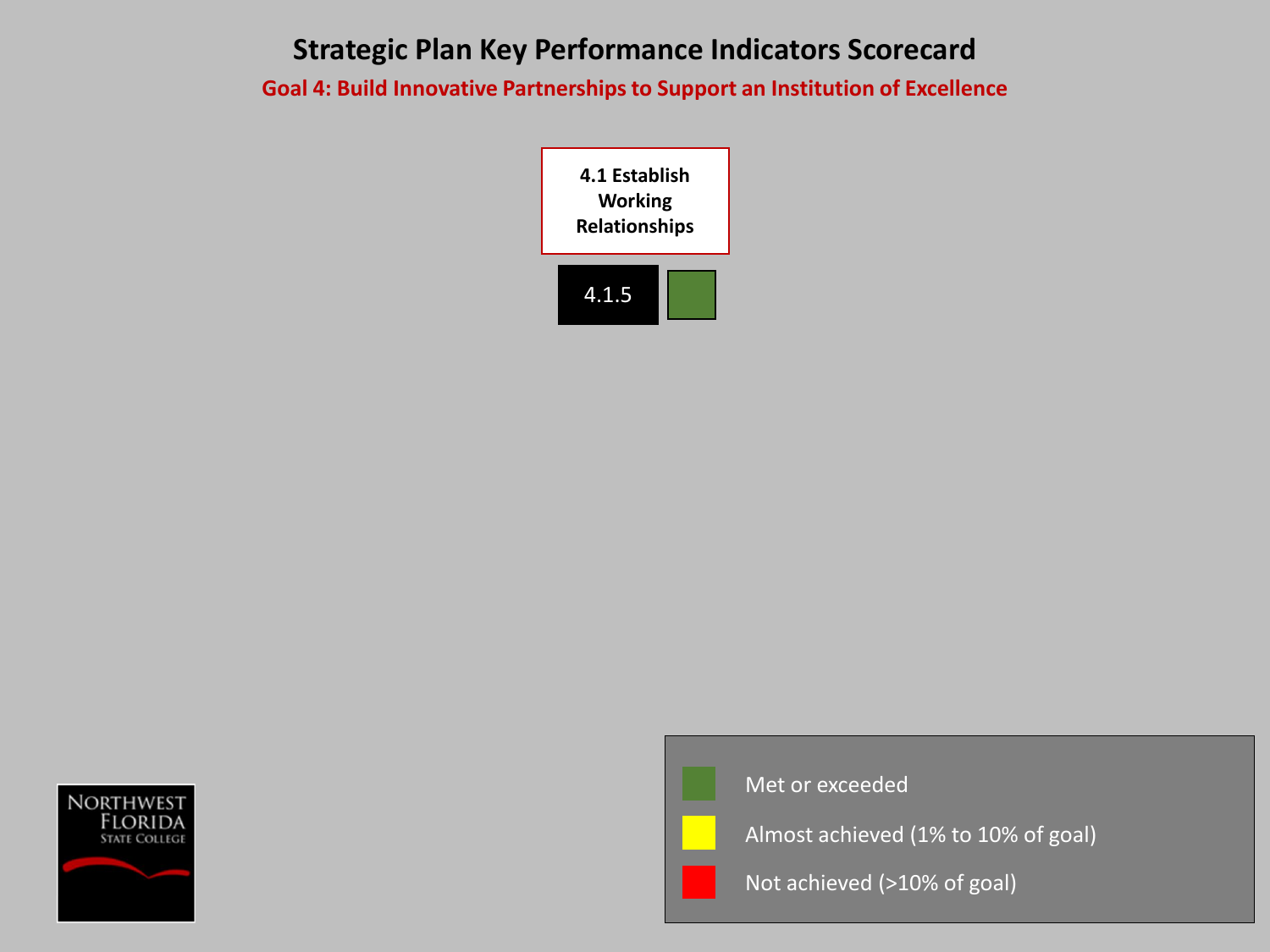**Goal 5: Enhance the College's Capability to Fulfill its Mission Through Improved Physical, Financial, and Technological Resource Development**







Met or exceeded

Almost achieved (1% to 10% of goal)